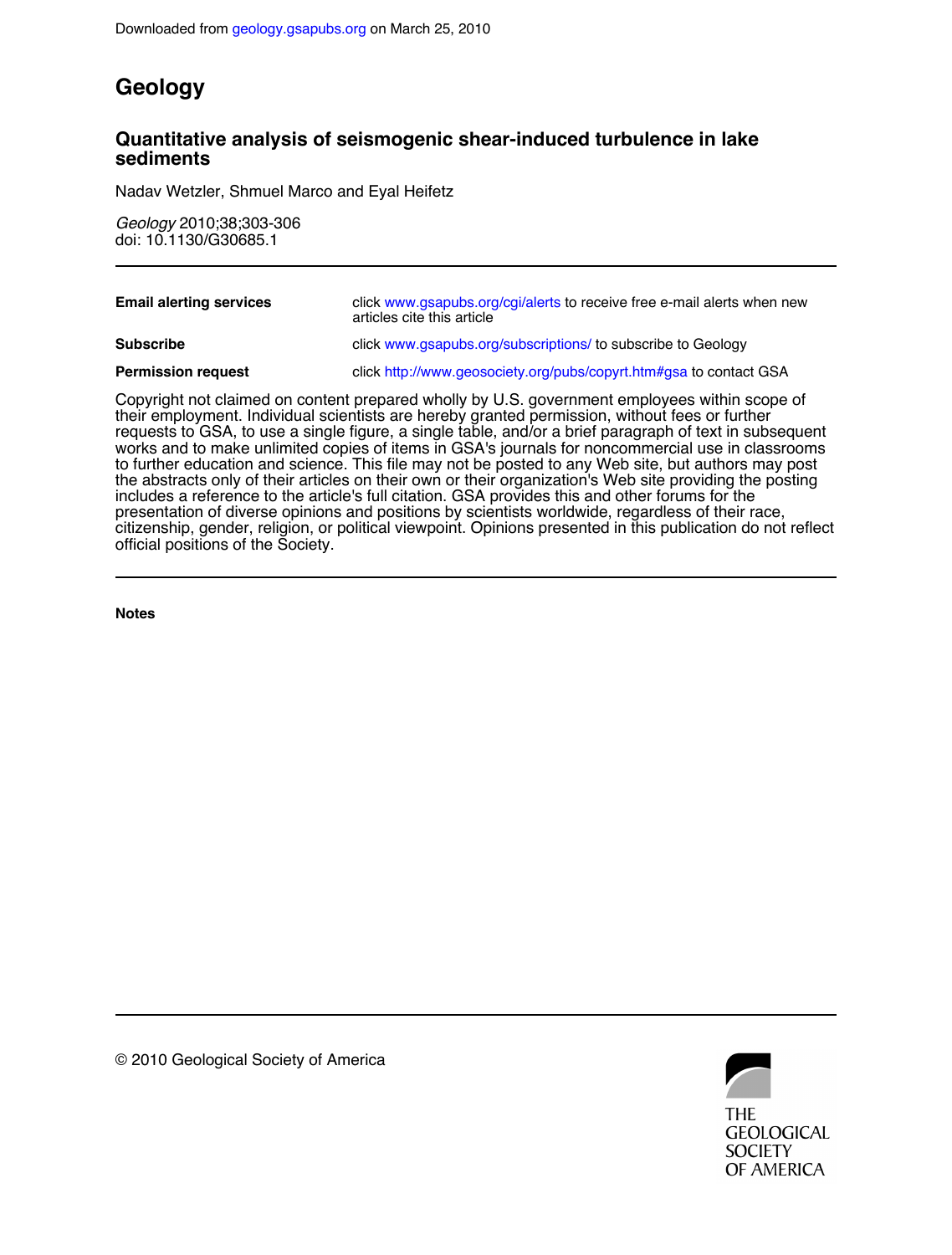# Quantitative analysis of seismogenic shear-induced turbulence in lake sediments

#### Nadav Wetzler, Shmuel Marco, and Eyal Heifetz

Department of Geophysics and Planetary Sciences, Tel Aviv University, Tel Aviv, Israel

#### **ABSTRACT**

**Spectacular deformations observed in lake sediments in an earthquake prone region (Lisan Formation, pre–Dead Sea lake) appear in phases of laminar, moderate folds, billow-like asymmetric folds, coherent vortices, and turbulent chaotic structures. Power spectral analysis of the deformation indicates that the geometry robustly obeys a power-law of –1.89, similar to the measured value of Kelvin-Helmholtz (KH) turbulence in other environments. Numerical simulations are performed using properties of the layer materials based on measurements of the modern Dead Sea sediments, which are a reasonable analogue of Lake Lisan. The simulations show that for a given induced shear, the smaller the thickness of the layers, the greater is the turbulent deformation. This is due to the fact that although the effective viscosity increases (the Reynolds number decreases) the bulk Richardson number becomes smaller with decrease in the layer thickness. The latter represents the ratio between the gravi**tational potential energy of the stably stratified sediments and the shear energy generated **by the earthquake. Therefore, for thin layers, the shear energy density is larger and the KH**  instability mechanism becomes more efficient. The peak ground acceleration (PGA) is related **to the seismogenic shear established during the earthquake. Hence, a link is made between the observed thickness and geometry of a deformed layer with its causative earthquake's PGA.**

#### **INTRODUCTION**

Earthquake-induced deformation of sediments, called seismites, is common in the late Pleistocene lacustrine Lisan Formation near the Dead Sea (Fig. 1). El-Isa and Mustafa (1986) postulated that the abundant folds formed when seismic waves deformed the sediments at the lake bed. The discovery of turbulent breccia layers (originally called "mixed layers") abutting syndepositional faults (Agnon et al., 2006; Marco and Agnon, 1995) proved that the breccia layers are seismites, thus providing a paleoseismic record spanning 70–15 ka (Marco et al., 1996). Additional confirmation for the identification of these layers as seismites was found in the temporal correlation of late Holocene breccias with historical earthquakes (Ken-Tor et al., 2001; Migowski et al., 2004). The deformation features typically appear in layers with thickness varying from centimeters to decimeters. The layers are folded asymmetrically in trains showing the same trend of axial plane dips. The deformed beds are enclosed between undeformed layers of alternating millimeter-scale laminas with annual pairs of winter detritus and summer evaporitic aragonite (Begin et al., 1974).

The tectonic environment of an active plate boundary in which these layers lay, suggests that understanding the process of seismite formation might provide a method to relate sediment deformation features with earthquake parameters. The original sediments consist of stably stratified water saturated mud. This condition rules out the role of Rayleigh-Taylor Instability (requiring an inversion of densities). The asso-

ciation of a specific mechanical process with the seismites under discussion was first presented by Heifetz et al. (2005), who hypothesized that, since earthquakes typically induce shear and the sediments are stably stratified, Kelvin Helmholtz Instability (KHI) is a plausible mechanism. Using linear stability analysis they showed that strong earthquakes are indeed capable of setting off the KHI, by providing shear kinetic energy that exceeds the gravitational potential energy. While the analysis of Heifetz et al. (2005) was linear, it is evident that nonlinear processes play a major role in the dynamics of strong earthquakes, which is the focus of this paper. We further examine the response of stably stratified mud to an imposed shear through direct numerical simulation (DNS), and uses the KHI hypothesis to explore the possibility of using these structures as "paleoseismograms."

#### **POWER SPECTRUM ANALYSIS**

The sediment deformations in the study area (left column of Fig. 2) appear in various forms of linear waves, billow-like asymmetric folds, coherent vortices, and turbulent chaotic structures (breccia).

Because KHI is a non-isotropic phenomena (with vertical stratification and shear and horizontally directed velocities) its energy power spectrum does not obey the inertial isotropic Kolmogorov turbulence power law  $[E(k) \quad k^a,$ where E(k) is the energy deposited in wave number  $k = 2\pi/\lambda$ , where  $\lambda$  is the wavelength, with  $a = 5/3$ . In other disciplines, such as ocean fluid dynamics (e.g., Li and Yamazaki, 2001), turbulent KHI was found to obey a power law



**Figure 1. A: Sampling locations shown with the background of maximum extent of Lisan at 26 ka in blue. B: Tectonic plates in the Middle East. Dead Sea Transform (DST) transfers the opening motion in the Red Sea to the Taurus-Zagros collision zone. C: Landsat image of sampling region.**

with a value of ~2. Hence, in order to examine further the KHI hypothesis, we first analyze the power spectra of hundreds of observed deformations in the field.

Unlike analyses of KHI in lab or field experiments, in which the power spectrum of the kinetic and potential energy are measured directly, we have to deduce the energy indirectly from the motionless deformed layers. After the deformation ceased, the water was squeezed out of the sediment, which became solid rock. Hence, as a proportional proxy for the potential energy during the dynamic stage (i.e., the earthquake) we consider the deformation amplitude squared  $(A^2)$ , defined in Figure 3. Since in idealized KHI the energy is equally partitioned between its kinetic and potential components (e.g., Kundu and Cohen, 2008) it can be approximately related to the eddy kinetic energy.

We photographed more than 300 folds of all shapes and evolutional stages in the Lisan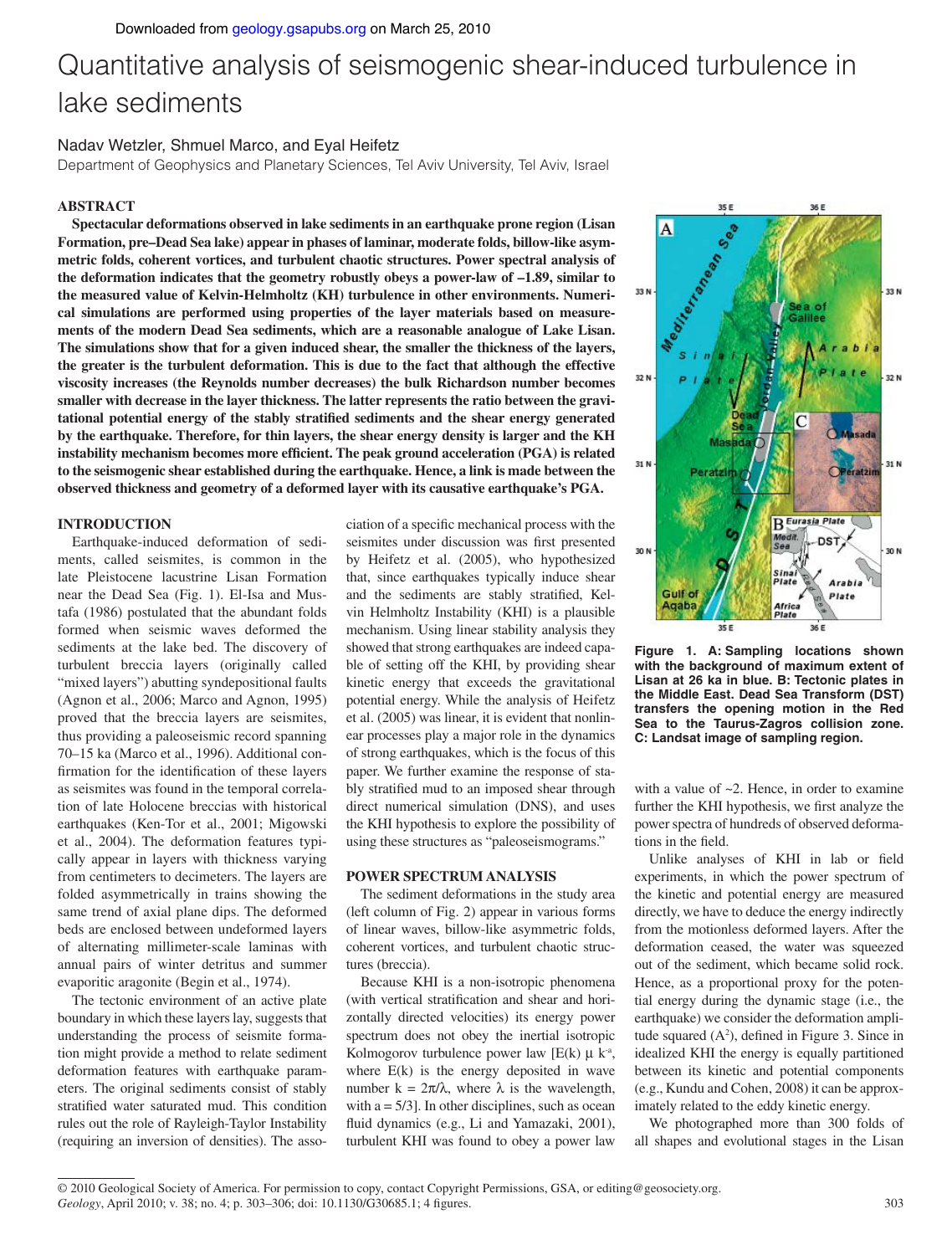

Figure 2. Comparison of field observations in Lisan Formation sediments with numerical **simulations showing similar stages of Kelvin-Helmholtz instability evolution from linear wave through asymmetric billows, coherent vortices, and fully turbulent breccia. Grid spacing on photos is 10 cm.**



**Figure 3. The deformation amplitude (A) squared versus wavenumber k of 310 folds measured in Masada (solid triangles) and Peratzim (open circles). The dashed blue regression**  line of  $A^2 = 0.26k^{-1.89}$ ,  $R^2 = 0.98$ , is compared with a reference curve of  $A^2 = 0.26k^{-2}$  (solid). Inset **picture at top right illustrates how the amplitudes and wavelengths were measured.**

Formation outcrops in two locations, Masada and Peratzim (Fig. 1). For each fold the most conspicuous lamina is traced and stored in a digital database. For scaling and rectification, we use a  $1m \times 1m$  frame with grid lines spaced by 10 cm as well as a ruler with millimeter marks. For very small folds we counted pixels on images using standard commercial image processing software. Each measurement includes the deformation amplitude A, from the base of the lamina to the most upper part of its curved wave structure. The half wavelength  $(\lambda/2)$  is measured on the base of the lamina between the two minima points (illustrated on inset in Fig. 3). Although this measurement technique is rather crude the power spectrum is strikingly robust with a power law of 1.89 and  $R^2 = 0.98$ .

The robustness of the power law and its agreement with the measured KHI power law in other disciplines, together with the facts that these hundreds of samples (with amplitudes and associated wavelengths varying from scales of centimeters to decimeters) are associated with dozens of different earthquake events, and are taken from two different sites, all suggest that KHI is likely the governing mechanism of the sediment deformation.

#### **DIRECT NUMERICAL SIMULATIONS OF KHI**

Since the observed power spectra, and the linear stability analysis both support the KHI hypothesis, we proceed with direct numerical simulations (DNS) examining the response of stably stratified saturated mud to an imposed shear. This response depends on the material properties of the mud, mostly on its density and viscosity profiles. In order to obtain a reasonable estimation of the paleo–Lake Lisan mud properties we use the modern Dead Sea sediments as an analogue.

The purpose of these simulations is to verify whether the deformations observed in the field can be generated by KHI, given typical earthquake properties (duration on the order of seconds, ground acceleration ~0.1 g, where g is gravity), typical layer thickness (from a few centimeters up to 0.5 m), and typical density and viscosity stratifications. As a best reasonable estimation for the latter two properties, we sampled mud from the Dead Sea lake bed at two layers: at depths of 10 cm and 30 cm. The average densities are 1600 kg/m3 for the upper layer and 1750 kg/m<sup>3</sup> for the lower layer, where their respective viscosities (measured with a Newtonian analog viscometer) are 0.3 PaS and 3 PaS.

We use the FLUENT commercial software (http://www.ansys.com/products/fluid-dynamics/fluent/) to solve the Navier-Stokes equations numerically. The simulation setup is composed of two stratified fluid layers, subject to shear. In the simulations the layers are 2 m long and their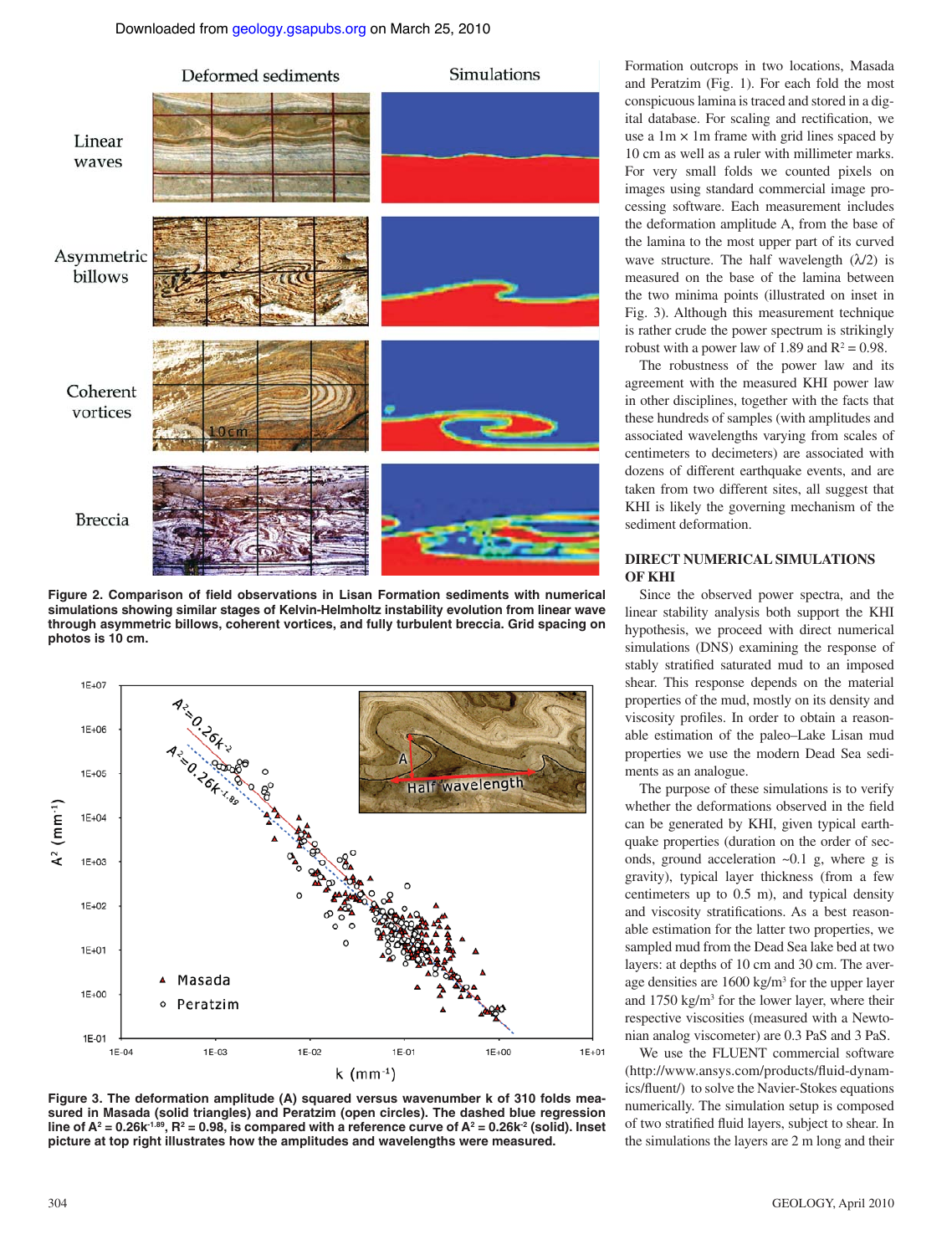thickness varies between 4, 10, and 50 cm. The model grid is built using the GAMBIT software, with a fixed horizontal resolution of 0.5 cm and a vertical resolution of 0.1, 0.3, and 1 cm respectively. The background hydrostatic pressure is taken to be 600,000 Pa corresponding to a 50 m lake depth, based on paleo lake level record (Bartov et al., 2002). To study the twophase problem with the FLUENT simulations we applied the option of fluid volume conservation, free boundary condition at the interface between the layers, and no slip solid boundary conditions for the upper and lower boundaries.

The upper layer is accelerated horizontally, with respect to the lower layer, imposing a range of accelerations of 0.1, 0.2, 0.3, and 0.6 g. A localized sinusoidal perturbation with a frequency of 1 Hz (representing a seismic wave) is initiated at the interface with small amplitude of 5 mm. The time step of the simulation is 0.01 s and the simulations are run up to 1.5 s.

Snapshots after 1 s of evolution of these 12 runs are presented in Figure 4A. The four types of deformation found in the field (linear waves, asymmetric billows, coherent vortices, and fully turbulent breccia layers) are produced by the simulations. The resemblance of the simulations to the observed deformations is apparent in Figure 2. The larger the ground acceleration and the thinner the layer, the more intense is the deformation. While the former dependency is quite obvious, the latter is not trivial, although predicted by Heifetz et. al (2005) by the linear analysis. On the one hand, the viscosity becomes more effective for thin layers since the Reynolds number ( $Re = U D/v$ , where U is the characteristic velocity, D is the layer thickness and ν is the kinematic viscosity) becomes smaller. On the other hand, the bulk Richardson number (Ri) becomes smaller as well [Ri =  $(g\Delta \rho / \rho_{m} \Delta U^{2})D$ , where ∆ρ is the density difference between the layers and  $\rho_m$  is their mean value]. The Richardson number indicates the ratio between the gravitational potential energy of the stably stratified sediments and the required shear energy, exerted by the earthquake, to overcome the former. Because the sheared region is concentrated at the interface between the layers but acts to deform the full depth of the layers, the shear energy density is larger for thin layers, making the KHI mechanism more efficient.

The deformation stages as a function of Richardson and Reynolds numbers are summarized in Figure 4. As expected from the theory, no instability is obtained when  $\mathrm{Ri} > 0.25$ .

#### **DISCUSSION**

The ubiquitous appearance of deformed coherent billows, together with the basic conditions of stably stratified sediments subjected to earthquake-induced shear, strongly suggest that KHI is indeed the governing mechanism of fold evolution. Nonetheless, it is impossible to absolutely determine that the seismites deformations examined in this study resulted only from KHI during paleo-earthquakes.

Among other plausible mechanisms is the liquefaction of the underlying muddy layer and passive collapse of the overlying cohesive mud during the earthquake (Owen, 1987). Then, even slopes with slight inclination can yield asymmetrical morphologies. Evidence for similar KHI-induced deformations in other places were observed after the tsunami generated by the great Sumatra earthquake (Matsumoto et al., 2008), where coherent billows were formed at the sheared interface at the bottom of the tsunami sand deposits. Simulations of the effects of strong earthquakes in Lake Lisan also show that seiches may form and cause destratification in the water column associated with breccia forming at the lake bottom (Begin et al., 2005). Hence, the seiche-induced shear at the bottom of the lake could have enhanced the turbulent characteristics of the deformation. Another case was observed in deformed clay sediments that also show coherent billows in the Jharia Basin, India. It was shown experimentally and numerically by Dasgupta (2008), that the waveform of shear induced deformation is enhanced if the two layers have different rheological properties.

A detailed analysis of the deformation amplitude power spectrum of more than 300 samples (in varying sizes of few millimeters to 1 m), taken from two different sites near the Dead Sea, triggered by dozens of different earthquakes, reveals a strikingly wellconstrained sharp power law of 1.89, a similar value to the power law obtained for KHI in other environments.

Although it is impossible to determine the Ozmidov scale, from which the stratification shifts the power spectrum from the inertial Kolmogorov power law to the KH one, this finding strongly supports the KHI hypothesis (the Ozmidov scale is defined as the square root of the ratio between the dissipation rate of turbulent kinetic energy and the third power of the



Figure 4. A: Simulation snapshots after 1 s from onset of earthquake first shock for different ground accelerations and various layer thick**ness. Basic simulation setup shown at bottom left. B: Values of Reynolds (Re; color coded) and Richardson numbers (Ri; dashed lines) based on the same layer thickness and ground acceleration as the simulation snapshots on the left (curves are smoothed). Annotation between gray lines indicates ranges with characteristic deformation patterns obtained for each run, after 1 s of model time.**